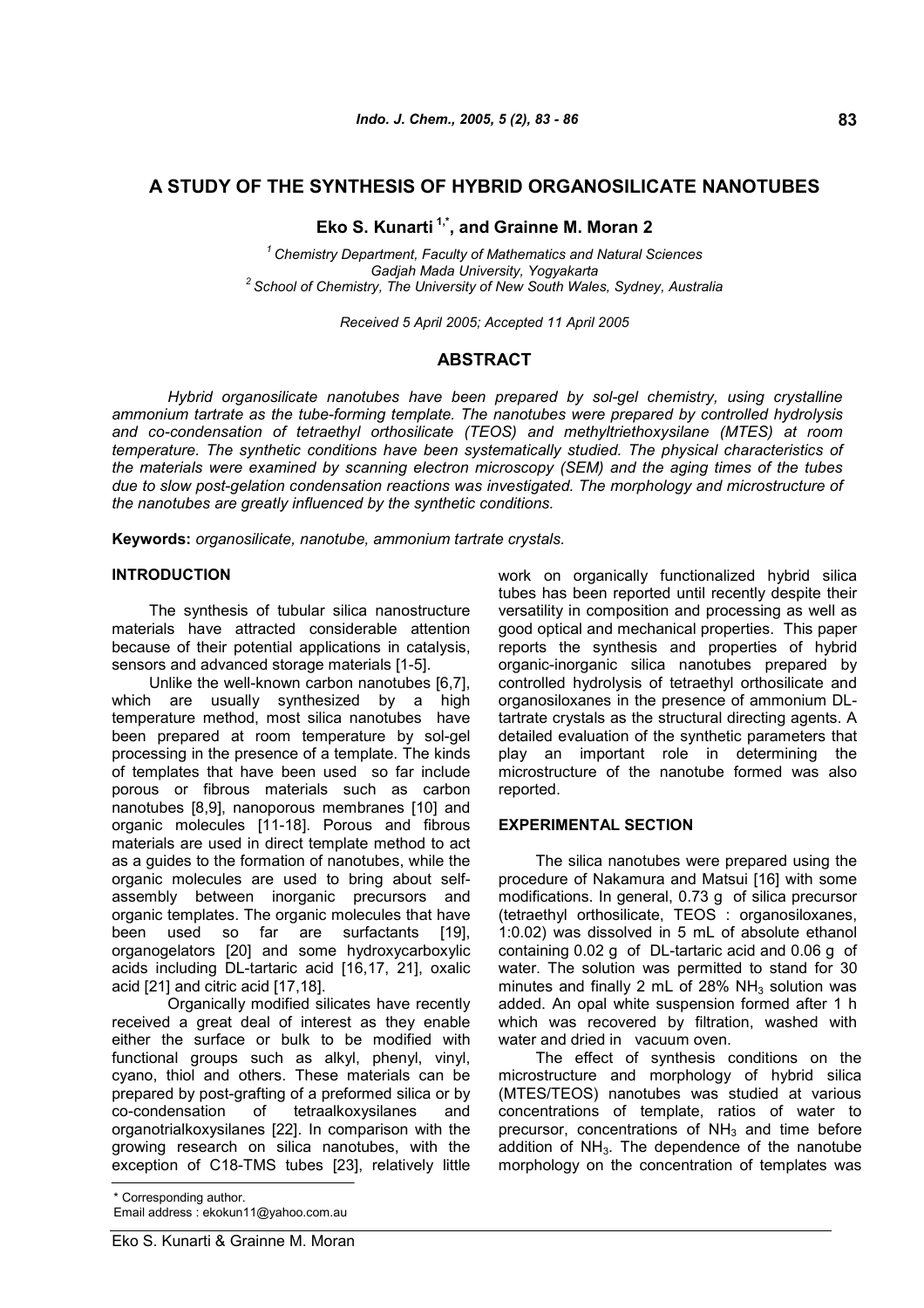conducted at room temperature with the concentration of d,l-tartaric acid in the range 0–10 mol%. The effect of water to precursor ratio (in the range of 0.5-3) on the morphology of hybrid silica nanotubes was studied at a fixed concentration of d,l-tartaric acid (4 mol%). The reaction time before  $NH<sub>3</sub>$  addition was varied at room temperature with the concentration of template at 4 mol% and the ratio of water to precursor 1:1 with the time varied from 20–240 minutes. The effect of concentration of ammonia on the morphology of the tubes was examined with a range of 0-29% at the concentration of template was 4 mol%, water to precursor ratio of 1 and delay time before addition of the  $NH<sub>3</sub>$  was 30 minutes.

The electron micrographs were collected using a Hitachi S-900 Field Emission Scanning Electron Microscope. Samples were coated with a chromium coating using an EMITECH K575X High Resolution Sputter Coater. The accelerating voltage was 2 kV for the 10000 to 50000 times magnification. A product Dynamic Stigmator Monitor (DSM) was used to correct the astigmatism. All of the photographs were taken using rolls of black and white film which took 10 exposures, 60 mm x 80 mm per roll of Agfa APX 100 film.



**Figure 1** Electron micrographs of silica nanotubes. (a) low magnification, (b) high magnification



Raman spectra were recorded using a Renishaw 2000 Raman Microscope equipped with an Ar $^{\text{*}}$  ion laser at 514 nm.

### **RESULTS AND DISCUSSION**

The SEM images shown in Fig 1 gives an overview of the morphology of the synthesized product. A number of open ended hollow rectangular tubes were formed along with aggregated silica spheres. The diameter of the tubes varied from 300-900 nm with length from 10- 100 µm and wall thickness around 50-120 nm. This indicates that the incipient crystallization of ammonium d,l-tartrate filaments is responsible for patterning the tubular structure. These dimensions are consistent with those reported previously for the silica nanotubes [16].

In order to verify that the methyl groups have been incorporated into the silica nanotubes, the was characterized using Raman microscopy. Using this method, the laser can be focused on a single tube enabling the spectra of individual tubes to be obtained. The spectra in Fig 2 show that the Si-C containing precursors are incorporated into the tubes. The silanol and silicon oxide bands in the surface layers of the silica are observed at 976  $cm^{-1}$  and 1080  $cm^{-1}$ , respectively. The presence of bands at 2964, 2924 and 2887 cm<sup>-1</sup> are due to the asymmetric and symmetric C-H stretching of methyl. This result suggests that the hybrid organosilicate nanotubes have been formed.

Synthetic conditions are known to influence the morphology of the organosilicate tubes. It is demonstrated in this work that the amount of tartaric acid introduced into the reaction mixture affects the diameter of the organosilicate nanotubes. Table 1 shows effect of concentration of d,l-tartaric acid on the morphology of hybrid organosilicate tubes. As can be seen in Fig 3, when the tartaric acid content is increased, the ammonium d,l-tartrate filaments formed become larger and the silica then deposits



(a)  $(b)$  (c) **Figure 3** Effect of template concentration on the morphology of hybrid silica tubes. (a) 2 mol%, (b) 4 mol% and (c) 10 mol%.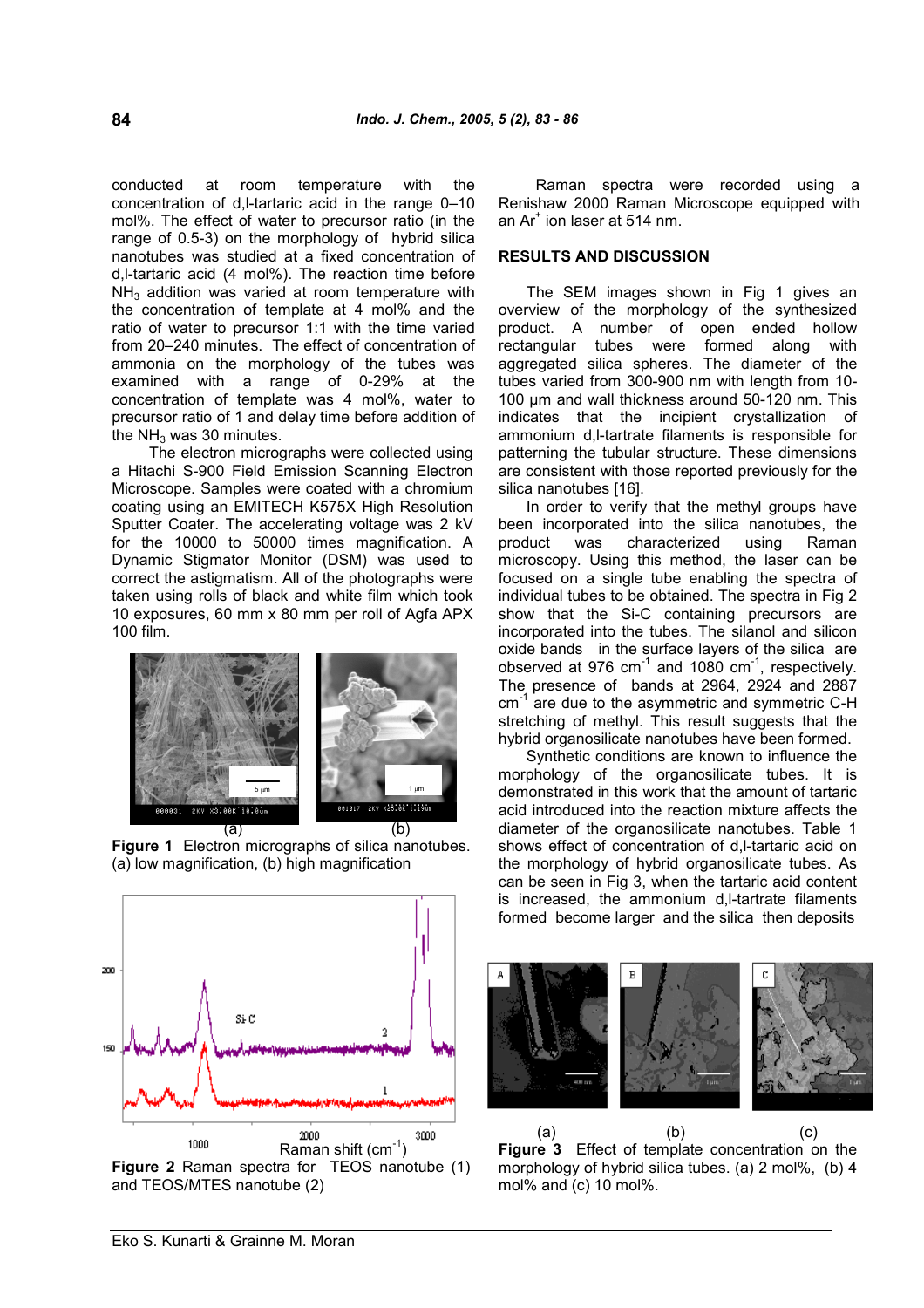| d,I-Tartaric | Particle size (um)                   |
|--------------|--------------------------------------|
| acid (mol%)  |                                      |
|              | <b>Spheres</b>                       |
|              | Width: 0.19-0.34, length:<br>- 8.30- |
|              | 67.40, thickness: 0.05-0.09          |
|              | Width: 0.30-0.63, length:<br>6.80-   |
|              | 60.00, thickness: 0.07-0.12          |
| 8            | Width: 0.50-0.80, length:<br>-4.50-  |
|              | 45.80, thickness: 0.10-0.11          |
| 10           | Width: 0.50-0.89, length: 5.40-      |
|              | 27.90, thickness: 0.09-0.10          |
|              |                                      |

**Table 1** Effect of template concentration on the morphology of hybrid organosilicate nano-tubes

on the surface of the larger filaments leading to larger diameters upon removal of the template. The tube diameter increased from 380 to 890 nm on increasing the tartaric acid to silicate precursor ratio from 2 to 10 mol%. As reported previously [21,24], the dimensions of the silica tubes are also influenced by the water to TEOS precursor ratio, the time of hydrolysis and the concentration of  $NH<sub>3</sub>$ .

The formation of hybrid silica tubes is sensitive to the amount of water present in the system during the reaction. Low levels of water to silica precursor ratio favors crystal growth along the needle axis by blocking sites on the side faces, which in turn produces hybrid organosilicate nanotubes with reduced channel size and longer tube dimension [21]. The tubes formed only when the ratio of water to MTES/TEOS is  $\leq$  1.5. More water content gave only small amounts of tubes and more spherical silica particles were formed. Table 2 gives the effect of water concentration on the morphology of silica tubes.

The formation of the silica tubes was reported to depend on the extent of silica condensation present at the onset of ammonium d,l-tartrate

**Table 3** Effect of delay time before the addition of ammonia on the morphology of hybrid organosilicate nanotubes

| Time (min) | Particle size (µm)               |
|------------|----------------------------------|
|            | spheres                          |
| 20         | Width: 0.16-0.40, length: 11.56- |
|            | 35.75, thickness: 0.04-0.08      |
| 30         | Width: 0.29-0.80, length: 36.30- |
|            | 128.60, thickness: 0.04-0.09     |
| 45         | Width: 0.30-0.87, length: 30.20- |
|            | 135.10, thickness: 0.05-0.10     |
| 60         | Width: 0.40-1.00, length: 21.90- |
|            | 142.00, thickness: 0.06-0.11     |
| 120        | Width: 0.32-0.98, length: 25.80- |
|            | 128.30, thickness: 0.05-0.08     |
| 300        | spheres                          |

**Table 2** Effect of water to precursor ratio on the morphology of hybrid organosilicate nanotubes

|           | $1101$ priorogy of 11yonia organicomodio nanotaboo |
|-----------|----------------------------------------------------|
| Water to  | Particle size (µm)                                 |
| MTES/TEOS |                                                    |
| ratio     |                                                    |
| 0.50      | Width: 0.19-1.47, length: 14.20-                   |
|           | 118.05, thickness: 0.05-0.49                       |
| 0.75      | Width: 0.20-0.82, length: 6.50-                    |
|           | 86.00, thickness: 0.04-0.45                        |
| 1.00      | Width: 0.38-1.15, length: 15.00-                   |
|           | 105.17, thickness: 0.15-0.39                       |
| 1.50      | Width: 0.28-0.83, length: 6.00-                    |
|           | 18.09, thickness: 0.10-0.19                        |
| 3.00      | spherical                                          |

crystal growth [21] which occurred immediately on addition of ammonia. Table 3 depicts the effect of time prior to the addition of ammonia on the formation of hybrid organosilicate nanotubes. The Figure shows that more tubes are formed, with the lengths between 37 and 129 μm, when the time is 30 minutes. There was no tube formed when the  $NH<sub>3</sub>$  was added immediately after the addition of precursor, probably due to the absence of condensed silicate during crystallization of the ammonium d,l-tartrate which subsequently coalesced into polycrystalline aggregates [21]. Only a few tubes were obtained at delay times of 20 minutes. Increasing delay time results in decreasing numbers of tubes formed and increasing tube length and width. It appears that increasing the delay time means that the inorganic precursor oligomers can more efficiently self-assemble around the template leading to longer and thicker tubes. The results are consistent with a recent study by Mokoena et al. [24], who found that the yield of tubes decreases from 85% to 10% as the delay time increases from 0.25 hours to 6 hours.

The concentration of ammonia is another important factor affecting the formation of organosilicate nanotubes. Table 4 indicates that the yield and tube lengths increase with concentration of ammonia. In the absence of  $NH<sub>3</sub>$  and in the presence of low concentrations of  $NH<sub>3</sub>$  only

**Table 4** Effect of the concentration of  $NH<sub>3</sub>$  on the morphology of hybrid organosilicate nanotubes

| $[NH_3]$ (%) | Particle size (µm)               |
|--------------|----------------------------------|
|              | spheres                          |
| 7.5          | spheres                          |
| 14.5         | Width: 0.27-0.65, length: 5.50-  |
|              | 40.10, thickness: 0.06-0.08      |
| 20           | Width: 0.17-0.78, length: 17.00- |
|              | 60.00, thickness: 0.04-0.10      |
| 29           | Width: 0.15-0.87, length: 28.00- |
|              | 132.50, thickness: 0.02-0.12     |